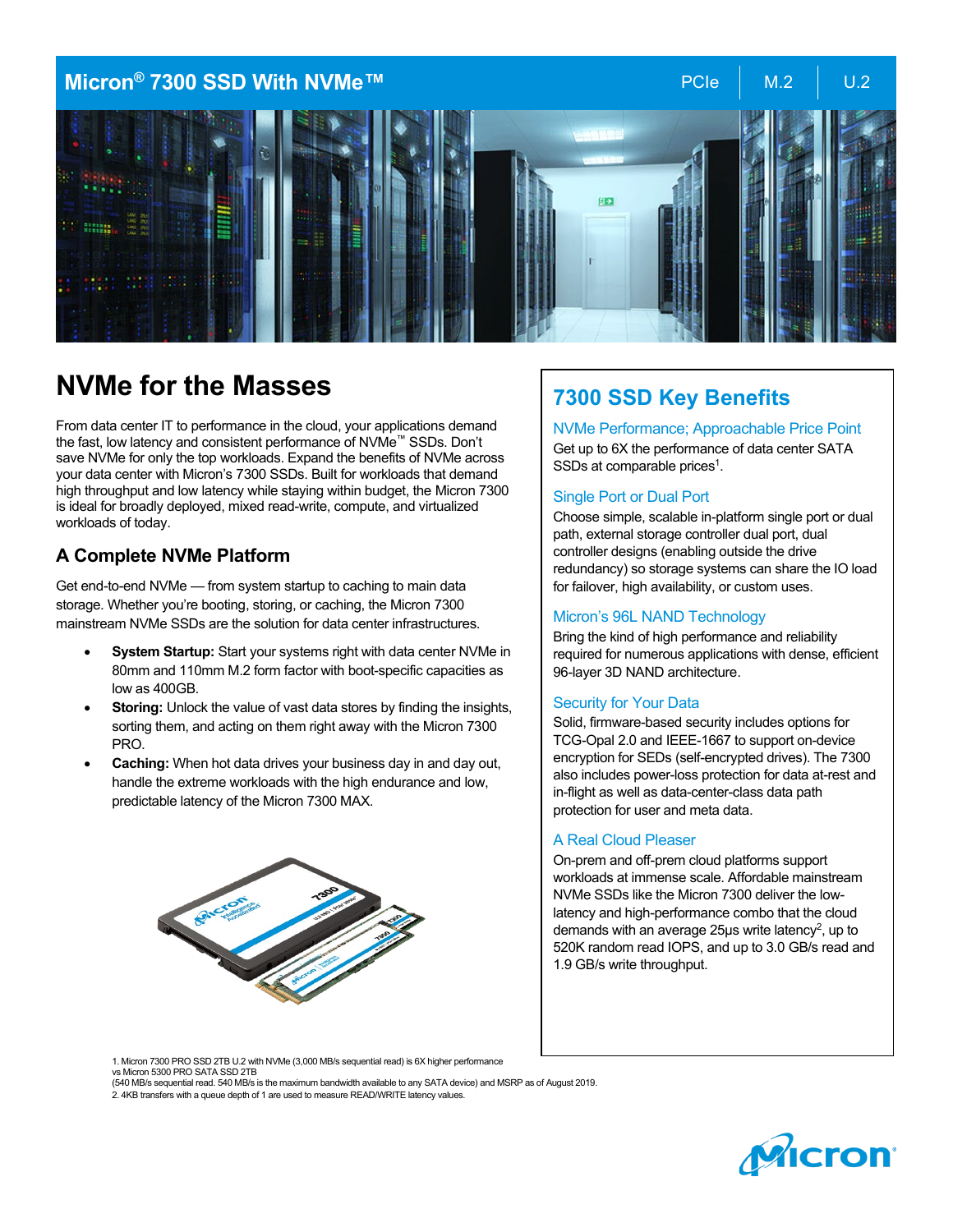Micron 7300 SSDs deliver NVMe to a broad range of applications and workloads.

- Distributed storage and in-platform compute: Heavily mixed read/write IO loading
- Online transaction processing: Demanding high, consistent transaction rates with low power
- Block and object stores: Vast pools of blocks and objects, massive streaming in limited physical space
- Emerging and read-intensive emerging applications (like machine learning and model training)

## **Key Specifications**

|                                       |                                   | 7300 PRO: U.2 (7mm)<br>Read-Intensive, 1 Drive Write per Day                                                                                                                                                                                                                                                                                                                                                                                               |                                                                      |        | 7300 MAX: U.2 (7mm) |                                                           |              |              |              |
|---------------------------------------|-----------------------------------|------------------------------------------------------------------------------------------------------------------------------------------------------------------------------------------------------------------------------------------------------------------------------------------------------------------------------------------------------------------------------------------------------------------------------------------------------------|----------------------------------------------------------------------|--------|---------------------|-----------------------------------------------------------|--------------|--------------|--------------|
|                                       |                                   |                                                                                                                                                                                                                                                                                                                                                                                                                                                            |                                                                      |        |                     | Mixed-Use, 3 Drive Writes per Day                         |              |              |              |
| Capacity $3$                          |                                   | <b>960GB</b>                                                                                                                                                                                                                                                                                                                                                                                                                                               | <b>1.92TB</b>                                                        | 3.84TB | 7.68TB              | <b>800GB</b>                                              | 1.6TB        | 3.2TB        | <b>6.4TB</b> |
|                                       | Seq. Read (MB/s) <sup>4</sup>     | 2,400                                                                                                                                                                                                                                                                                                                                                                                                                                                      | 3.000                                                                | 3,000  | 3.000               | 2,400                                                     | 3.000        | 3,000        | 3.000        |
| Performance                           | Seq. Write (MB/s) <sup>4</sup>    | 850                                                                                                                                                                                                                                                                                                                                                                                                                                                        | 1,550                                                                | 1,900  | 1,900               | 850                                                       | 1,550        | 1,900        | 1,900        |
|                                       | Rand. Read (K IOPS) <sup>5</sup>  | 220                                                                                                                                                                                                                                                                                                                                                                                                                                                        | 396                                                                  | 520    | 520                 | 220                                                       | 396          | 520          | 520          |
|                                       | Rand. Write (K IOPS) <sup>5</sup> | 45                                                                                                                                                                                                                                                                                                                                                                                                                                                         | 55                                                                   | 95     | 85                  | 85                                                        | 135          | 160          | 160          |
| Endurance (Total bytes written in PB) |                                   | 1.9                                                                                                                                                                                                                                                                                                                                                                                                                                                        | 4.2                                                                  | 9.8    | 22.4                | 4.5                                                       | 9.0          | 19.2         | 49           |
|                                       |                                   |                                                                                                                                                                                                                                                                                                                                                                                                                                                            | 7300 PRO: M.2 (80mm, 110mm)<br>Read-Intensive, 1 Drive Write per Day |        |                     | 7300 MAX: M.2 (80mm)<br>Mixed-Use, 3 Drive Writes per Day |              |              |              |
| Capacity <sup>3</sup>                 |                                   | <b>480GB</b>                                                                                                                                                                                                                                                                                                                                                                                                                                               | <b>960GB</b>                                                         | 1.92TB | 3.84TB              |                                                           | <b>400GB</b> | <b>800GB</b> |              |
|                                       | Seq. Read $(MB/s)^4$              | 1,300                                                                                                                                                                                                                                                                                                                                                                                                                                                      | 2,400                                                                | 3,000  | 3.000               |                                                           | 1,300        | 2,400        |              |
|                                       | Seq. Write (MB/s) <sup>4</sup>    | 425                                                                                                                                                                                                                                                                                                                                                                                                                                                        | 850                                                                  | 1,550  | 1,550               |                                                           | 425          | 850          |              |
| Performance                           | Rand. Read (K IOPS) <sup>5</sup>  | 110                                                                                                                                                                                                                                                                                                                                                                                                                                                        | 220                                                                  | 396    | 520                 |                                                           | 110          | 220          |              |
|                                       | Rand. Write (K IOPS) <sup>5</sup> | 17                                                                                                                                                                                                                                                                                                                                                                                                                                                         | 45                                                                   | 55     | 75                  |                                                           | 40           | 85           |              |
| Endurance (Total bytes written in PB) |                                   | 1.1                                                                                                                                                                                                                                                                                                                                                                                                                                                        | 1.9                                                                  | 4.2    | 9.8                 |                                                           | 2.2          | 4.5          |              |
| <b>7300 Common Features</b>           |                                   |                                                                                                                                                                                                                                                                                                                                                                                                                                                            |                                                                      |        |                     |                                                           |              |              |              |
|                                       | Interface                         | PCIe Gen3 1x4, 2x2 NVMe                                                                                                                                                                                                                                                                                                                                                                                                                                    |                                                                      |        |                     |                                                           |              |              |              |
| <b>Basic</b>                          | <b>Form Factor</b>                | U.2 (2.5-inch, 7mm), M.2 (22x80, 22x110)                                                                                                                                                                                                                                                                                                                                                                                                                   |                                                                      |        |                     |                                                           |              |              |              |
| <b>Attributes</b>                     | <b>NAND</b>                       | Micron 96-layer 3D TLC NAND                                                                                                                                                                                                                                                                                                                                                                                                                                |                                                                      |        |                     |                                                           |              |              |              |
|                                       | Ave. Latency                      | Random read: 90us; Random write 25us                                                                                                                                                                                                                                                                                                                                                                                                                       |                                                                      |        |                     |                                                           |              |              |              |
| <b>Reliability</b>                    | <b>MTTF</b>                       | 2 million device hours                                                                                                                                                                                                                                                                                                                                                                                                                                     |                                                                      |        |                     |                                                           |              |              |              |
|                                       | <b>UBER</b>                       | <1 sector per $10^{17}$ bits read                                                                                                                                                                                                                                                                                                                                                                                                                          |                                                                      |        |                     |                                                           |              |              |              |
|                                       | Warranty                          | 5 years                                                                                                                                                                                                                                                                                                                                                                                                                                                    |                                                                      |        |                     |                                                           |              |              |              |
| <b>Environmental</b>                  | <b>Power</b>                      | Sequential read: 12W MAX U.2 / 8.25W M.2<br>Sequential write: 12W MAX U.2 / 8.25W M.2                                                                                                                                                                                                                                                                                                                                                                      |                                                                      |        |                     |                                                           |              |              |              |
| <b>Characteristics</b>                | <b>Operating Temp.</b>            | $0-70^{\circ}$ C                                                                                                                                                                                                                                                                                                                                                                                                                                           |                                                                      |        |                     |                                                           |              |              |              |
| <b>Advanced Features<sup>6</sup></b>  |                                   | Flex Capacity <sup>™</sup> , AES 256-bit encryption, 256bit SED, power loss protection for data in-flight, end-to-end<br>enterprise data path protection, secure firmware, adaptive thermal monitoring, easy to install (U.2 hot<br>pluggable), Storage Executive SSD management tool, RAIN, Dual Port with Reservations, NVMe Subsystem<br>Reset, NVMe-MI over SMBus, Firmware Activate without reset, T-10 DIF support (520,4104,4160), TAA<br>Compliant |                                                                      |        |                     |                                                           |              |              |              |

3. Unformatted. 1GB = 1 billion bytes. Formatted capacity is less.

4. 128KB transfer size, QD = 32, steady state.

5. 4KB transfer size, QD = 512, steady state.

6. No hardware, software or system can provide absolute security under all conditions. Micron assumes no liability for lost, stolen or corrupted data arising from the use of any Micron products, including those products that incorporate any of the mentioned security features.

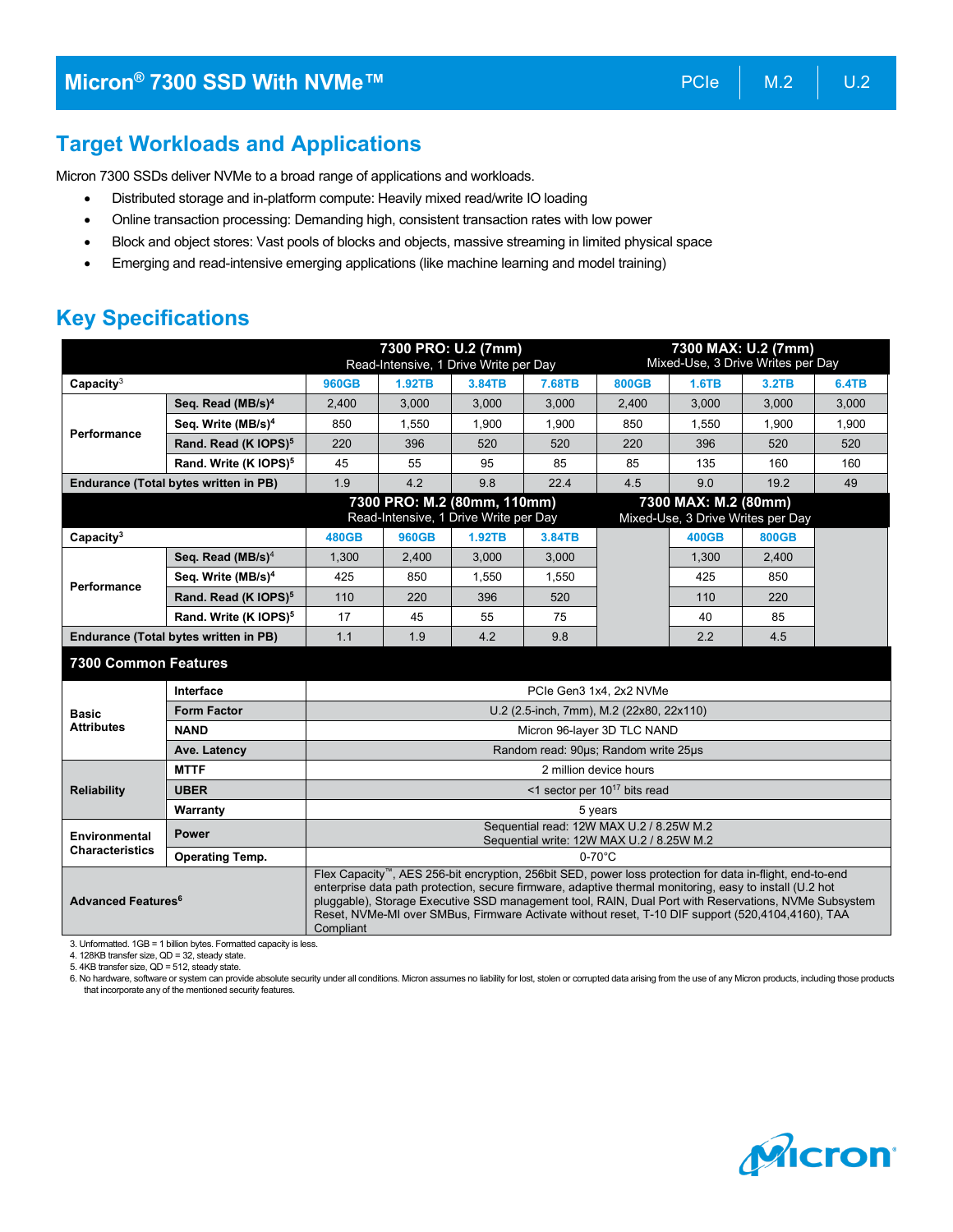### **Part Numbers**

| <b>SSD</b> | <b>Standard Part</b>    | Capacity | <b>Namespace Format</b><br>(Bytes) | <b>Form Factor</b> | <b>TCG-Opal +eDrive</b><br>Support |
|------------|-------------------------|----------|------------------------------------|--------------------|------------------------------------|
|            | MTFDHBE960TDF-1AW1ZABYY | 960GB    | 512                                | U.2                | No                                 |
|            | MTFDHBE1T9TDF-1AW1ZABYY | 1.92TB   | 512                                | U.2                | No.                                |
|            | MTFDHBE3T8TDF-1AW1ZABYY | 3.84TB   | 512                                | U.2                | No                                 |
|            | MTFDHBE7T6TDF-1AW1ZABYY | 7.680TB  | 512                                | U.2                | No                                 |
|            | MTFDHBA480TDF-1AW1ZABYY | 480GB    | 512                                | M.2 22x80mm        | No                                 |
|            | MTFDHBA960TDF-1AW1ZABYY | 960GB    | 512                                | M.2 22x80mm        | No                                 |
|            | MTFDHBG1T9TDF-1AW1ZABYY | 1.92TB   | 512                                | M.2 22x110mm       | No                                 |
|            | MTFDHBG3T8TDF-1AW1ZABYY | 3.84TB   | 512                                | M.2 22x110mm       | No                                 |
|            | MTFDHBE960TDF-1AW4ZABYY | 960GB    | 4096                               | U.2                | No                                 |
|            | MTFDHBE1T9TDF-1AW4ZABYY | 1.92TB   | 4096                               | U.2                | No                                 |
|            | MTFDHBE3T8TDF-1AW4ZABYY | 3.84TB   | 4096                               | U.2                | No                                 |
|            | MTFDHBE7T6TDF-1AW4ZABYY | 7.68TB   | 4096                               | U.2                | No                                 |
|            | MTFDHBA480TDF-1AW4ZABYY | 480GB    | 4096                               | M.2 22x80mm        | No                                 |
|            | MTFDHBA960TDF-1AW4ZABYY | 960GB    | 4096                               | M.2 22x80mm        | No                                 |
|            | MTFDHBG1T9TDF-1AW4ZABYY | 1.92TB   | 4096                               | M.2 22x110mm       | No                                 |
| <b>PRO</b> | MTFDHBG3T8TDF-1AW4ZABYY | 3.84TB   | 4096                               | M.2 22x110mm       | No                                 |
|            | MTFDHBE960TDF-1AW12ABYY | 960GB    | 512                                | U.2                | Yes                                |
|            | MTFDHBE1T9TDF-1AW12ABYY | 1.92TB   | 512                                | U.2                | Yes                                |
|            | MTFDHBE3T8TDF-1AW12ABYY | 3.84TB   | 512                                | U.2                | Yes                                |
|            | MTFDHBE7T6TDF-1AW12ABYY | 7.680TB  | 512                                | U.2                | Yes                                |
|            | MTFDHBA480TDF-1AW12ABYY | 480GB    | 512                                | M.2 22x80mm        | Yes                                |
|            | MTFDHBA960TDF-1AW12ABYY | 960GB    | 512                                | M.2 22x80mm        | Yes                                |
|            | MTFDHBG1T9TDF-1AW12ABYY | 1.92TB   | 512                                | M.2 22x110mm       | Yes                                |
|            | MTFDHBG3T8TDF-1AW12ABYY | 3.84TB   | 512                                | M.2 22x110mm       | Yes                                |
|            | MTFDHBE960TDF-1AW42ABYY | 960GB    | 4096                               | U.2                | Yes                                |
|            | MTFDHBE1T9TDF-1AW42ABYY | 1.92TB   | 4096                               | U.2                | Yes                                |
|            | MTFDHBE3T8TDF-1AW42ABYY | 3.84TB   | 4096                               | U.2                | Yes                                |
|            | MTFDHBE7T6TDF-1AW42ABYY | 7.68TB   | 4096                               | U.2                | Yes                                |
|            | MTFDHBA480TDF-1AW42ABYY | 480GB    | 4096                               | M.2 22x80mm        | Yes                                |
|            | MTFDHBA960TDF-1AW42ABYY | 960GB    | 4096                               | M.2 22x80mm        | Yes                                |
|            | MTFDHBG1T9TDF-1AW42ABYY | 1.92TB   | 4096                               | M.2 22x110mm       | Yes                                |
|            | MTFDHBG3T8TDF-1AW42ABYY | 3.84TB   | 4096                               | M.2 22x110mm       | Yes                                |
|            | MTFDHBE800TDG-1AW1ZABYY | 800GB    | 512                                | U.2                | No                                 |
|            | MTFDHBE1T6TDG-1AW1ZABYY | 1.6TB    | 512                                | U.2                | No                                 |
|            | MTFDHBE3T2TDG-1AW1ZABYY | 3.2TB    | 512                                | U.2                | <b>No</b>                          |
|            | MTFDHBE6T4TDG-1AW1ZABYY | 6.4TB    | 512                                | U.2                | <b>No</b>                          |
|            | MTFDHBA400TDG-1AW1ZABYY | 400GB    | 512                                | M.2 22x80mm        | No                                 |
|            | MTFDHBA800TDG-1AW1ZABYY | 800GB    | 512                                | M.2 22x80mm        | No.                                |
| <b>MAX</b> | MTFDHBE800TDG-1AW4ZABYY | 800GB    | 4096                               | U.2                | No                                 |
|            | MTFDHBE1T6TDG-1AW4ZABYY | 1.6TB    | 4096                               | U.2                | No                                 |
|            | MTFDHBE3T2TDG-1AW4ZABYY | 3.2TB    | 4096                               | U.2                | <b>No</b>                          |
|            | MTFDHBE6T4TDG-1AW4ZABYY | 6.4TB    | 4096                               | U.2                | No                                 |
|            | MTFDHBA400TDG-1AW4ZABYY | 400GB    | 4096                               | M.2 22x80mm        | No                                 |
|            | MTFDHBA800TDG-1AW4ZABYY | 800GB    | 4096                               | M.2 22x80mm        | No                                 |
|            | MTFDHBE800TDG-1AW12ABYY | 800GB    | 512                                | U.2                | Yes                                |
|            | MTFDHBE1T6TDG-1AW12ABYY | 1.6TB    | 512                                | U.2                | Yes                                |
|            | MTFDHBE3T2TDG-1AW12ABYY | 3.2TB    | 512                                | U.2                | Yes                                |
|            | MTFDHBE6T4TDG-1AW12ABYY | 6.4TB    | 512                                | U.2                | <b>Yes</b>                         |
|            | MTFDHBA400TDG-1AW12ABYY | 400GB    | 512                                | M.2 22x80mm        | Yes                                |
|            | MTFDHBA800TDG-1AW12ABYY | 800GB    | 512                                | M.2 22x80mm        | Yes                                |
|            | MTFDHBE800TDG-1AW42ABYY | 800GB    | 4096                               | U.2                | Yes                                |
|            | MTFDHBE1T6TDG-1AW42ABYY | 1.6TB    | 4096                               | U.2                | Yes                                |